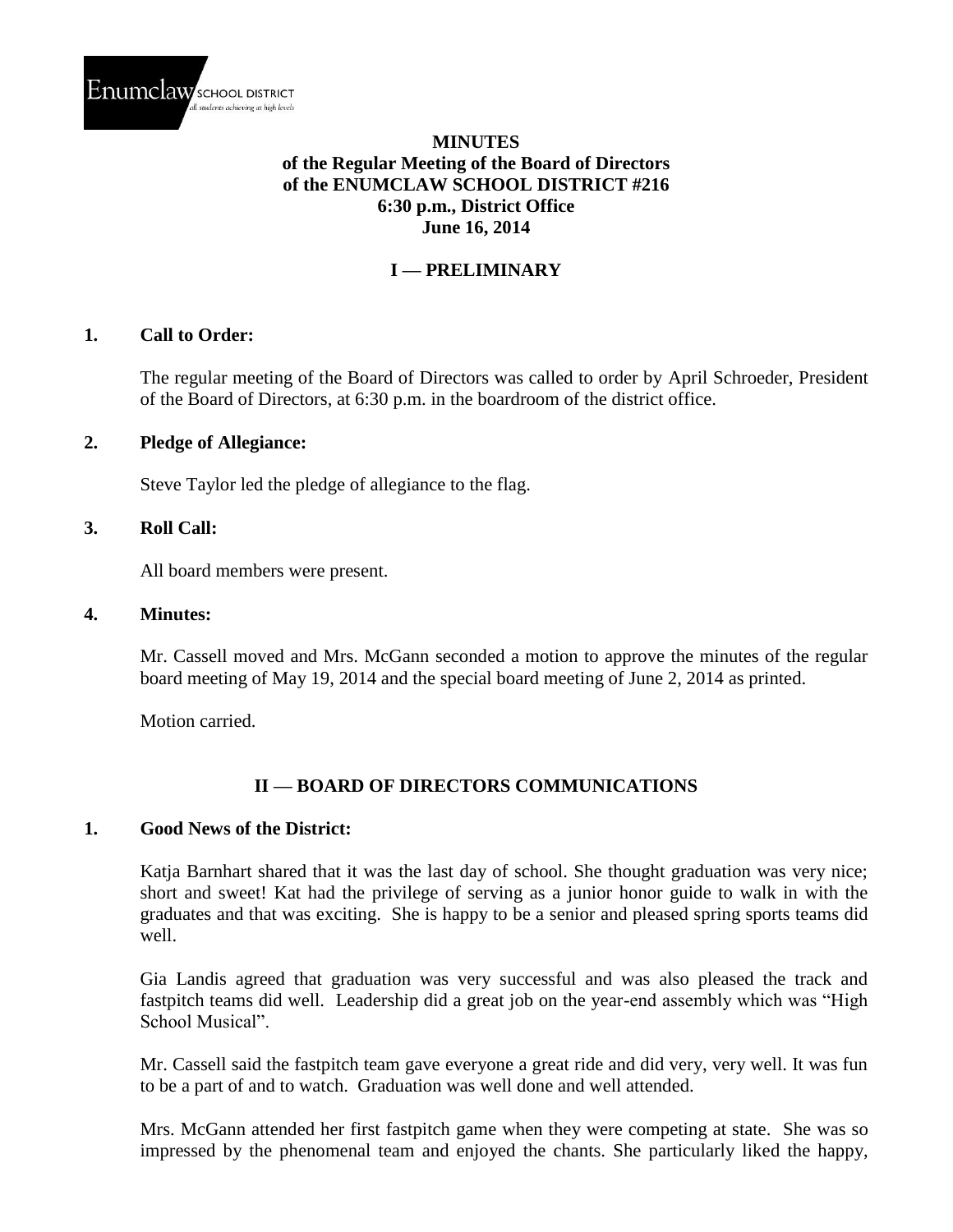supportive spirit of the team. Graduation was great and the weather was good. Mrs. McGann attended the DARE graduation ceremony at Black Diamond Elementary and it was a wonderful celebration. Firefighters, police and city council attended. Sergeant Lynch, Black Diamond Police, leads the program and presented certificates to the students who participated. Mrs. McGann suggested we invite Sergeant Lynch and some DARE students to a board meeting to present what they've learned.

Mr. Stanwood attended the middle school concert and high school choir concert, stating it was a pleasure to watch Mr. Scott and Mr. Howard perform with their students. He also represented the board at the Retirement Tea and thought it was well done. He appreciates the manner in which Mr. Nelson shares the staff biographies and thinks it is amazing that we do that.

Mrs. Merrill sat in on the exit audit and said it was a pleasant, excellent review with no findings. The item the auditor thought was an issue turned out not to be. Mrs. Merrill also attended the Puget Sound ESD's annual WASA luncheon that honors community volunteers. Enumclaw honored Cathy Mathews Fallen for her work with the foundation and STEM. She said it was fun to hear other projects and to honor Cathy.

Mrs. Schroeder said the best thing she has ever done was participate in graduation. She also shared how much her children loved school this year and expressed her gratitude to the teachers in our district. Mrs. Schroeder stated her son's reading skills increased over two grade levels this year and her freshman loved being a freshman. It was an amazing transitional year for both of them and she is grateful to the district and staff.

## **2. Superintendent Report:**

Today was the last day of school and it was great to receive the call from transportation that all the buses were safely home in the garage! The district office staff always waves to students as they leave on buses the last day of school and then enjoyed pizza after. It was a great closing to the year and there were multiple year-end activities on the calendar. Mr. Nelson thanked the board for being represented at so many of these events.

The second reading of the graduation requirement policy is on the agenda. This revision removes senior projects as a requirement. It is a very different process than it used to be when students simply acquired 22 credits to graduate. Our staff has worked with elected officials and OSPI to advocate for kids to graduate and has been tracking student EOC test scores. Mrs. Burnes, Mr. Parker, Mr. Beals and Representative Dahlquist have all championed for the needs of our students. It has been an intense time, striving to fulfill requirements for those who are short. A special celebration is being planned by Mrs. Burnes for those who are late graduates.

Mr. Parker has been organizing the board room with graphing from Springboard training for the next three days in preparation for next year. The Springboard curriculum has shifted to correlate to Common Core Standards.

Mr. Nelson said it was a great year. He completed principal evaluations which now tie to student performance. Mrs. Marquand is very proud of the change in her statistics which showed 22 halfday kindergarten students qualifying for LAP to only 5 of her full-day kindergartners qualifying. The push to provide full-day kindergarten in our district has paid huge dividends. As more results are gathered, they will be shared with the board. Administrators are being very thoughtful and are having conversations regarding students and their progress. Some of the bad press regarding Common Core is that districts lose track of the individual students and they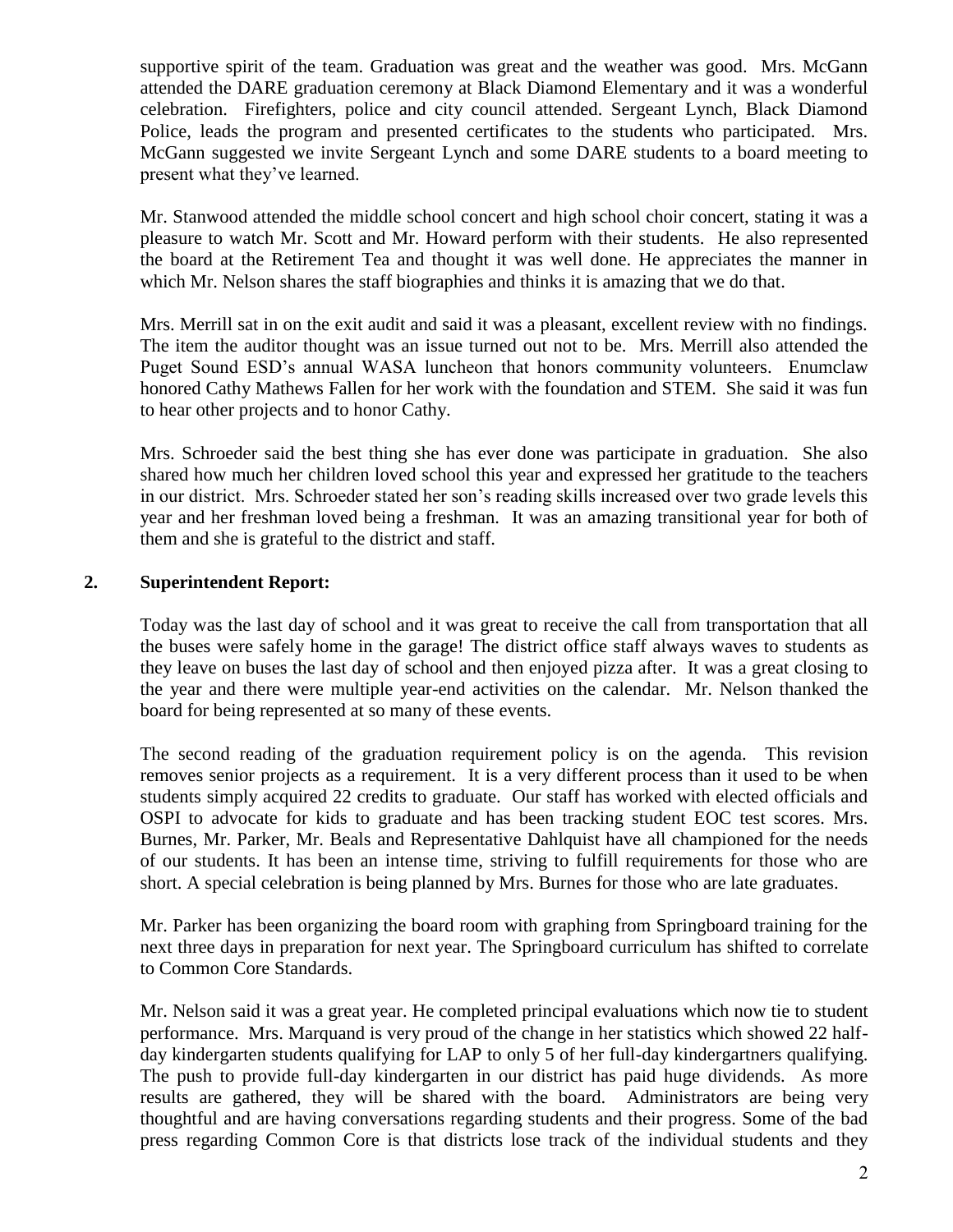become numbers. Our district is trying to integrate both as we want our students to do well on assessments and to also be fine human beings.

Mrs. Schroeder welcomed Gia Landis as the new junior student representative to the board and thanked her for her willingness to serve.

## **3. Celebrate State Champions KC Moulden and Maria Blad:**

Mr. Nelson stated that we had a state champion in wrestling last season and always want to recognize our athletes, both individuals and teams, as this is a phenomenal achievement. He invited KC Moulden to the front of the room and KC introduced her coach, Mrs. Murrell, her family, and Mr. Engebretsen. KC won a state championship in shot put. Stating that it wasn't her best throw, she tied for first then won the event. Her best throw is 44 feet 6.25 inches which broke a 35-year record. Mr. Cassell commented that he thought it was a misprint when he read how far she threw as it is very impressive! Mrs. Murrell shared that KC is fantastic to coach, is a wonderful person with great character and a strong leader. No matter when you see her, she is pleasant and smiling. Mr. Engebretsen added that KC also has a 4.0 GPA which is equally impressive and shows her standard for excellence. He congratulated KC on her achievements.

Though not able to be present, Maria Blad was honored for her state championship in the 100 hurdle event. Her mom was present to receive her certificate. Her coach shared that Maria is a multi-event athlete who will pole vault and hurdle at college. All season, Maria was very positive she was going to win. It was fun to hear her say that and she achieved it. Coach Murrell said it was fun being with her family while Maria was competing. Mr. Nelson said it is important for the board and him to recognize our champions. He loved watching the Facebook posts during the championship competitions and reading that Enumclaw always had four times as many fans present. It is a huge tribute to the communities of Enumclaw and Black Diamond. He congratulated KC and Maria.

## **4. Spirit of Prudential Community Service Award to Austin Schuver:**

Mr. Nelson shared that a special award was being presented to one of our students and it seemed appropriate to present it at board meeting. He invited Prudential Insurance representative, Mike Qualls to come forward. Mr. Qualls shared that Austin Schuver is the recipient of the Spirit of Prudential Community Service Award, presented by Prudential Insurance and secondary principals. The criteria are for students to take on challenges to make the planet a better place to live. Students who are volunteering to improve their own communities are identified and honored in the hope that these students will inspire others to volunteer. Thousands were considered and only a few were selected. Austin Schuver is one of Washington's distinguished students who was singled out to be honored for outstanding community service. Mr. Qualls congratulated Austin and presented him with a medal. Mr. Nelson concurred that Austin is an amazing young man. Austin introduced his parents and grandparents. Mr. Nelson stated that he was thankful we could share in Austin's award presentation.

## **5. 2014-15 District Plan:**

Mr. Nelson explained to the board that the plan being presented to them was the same presentation given to the leadership team this week. The goal is to lead at the highest level possible and to have a clear objective on who to call and where to look for staff for specific things. It was the perfect time to come together to accomplish this with the addition of Mr. Beals to the cabinet. A tri-fold brochure was created with color codes to direct staff regarding who to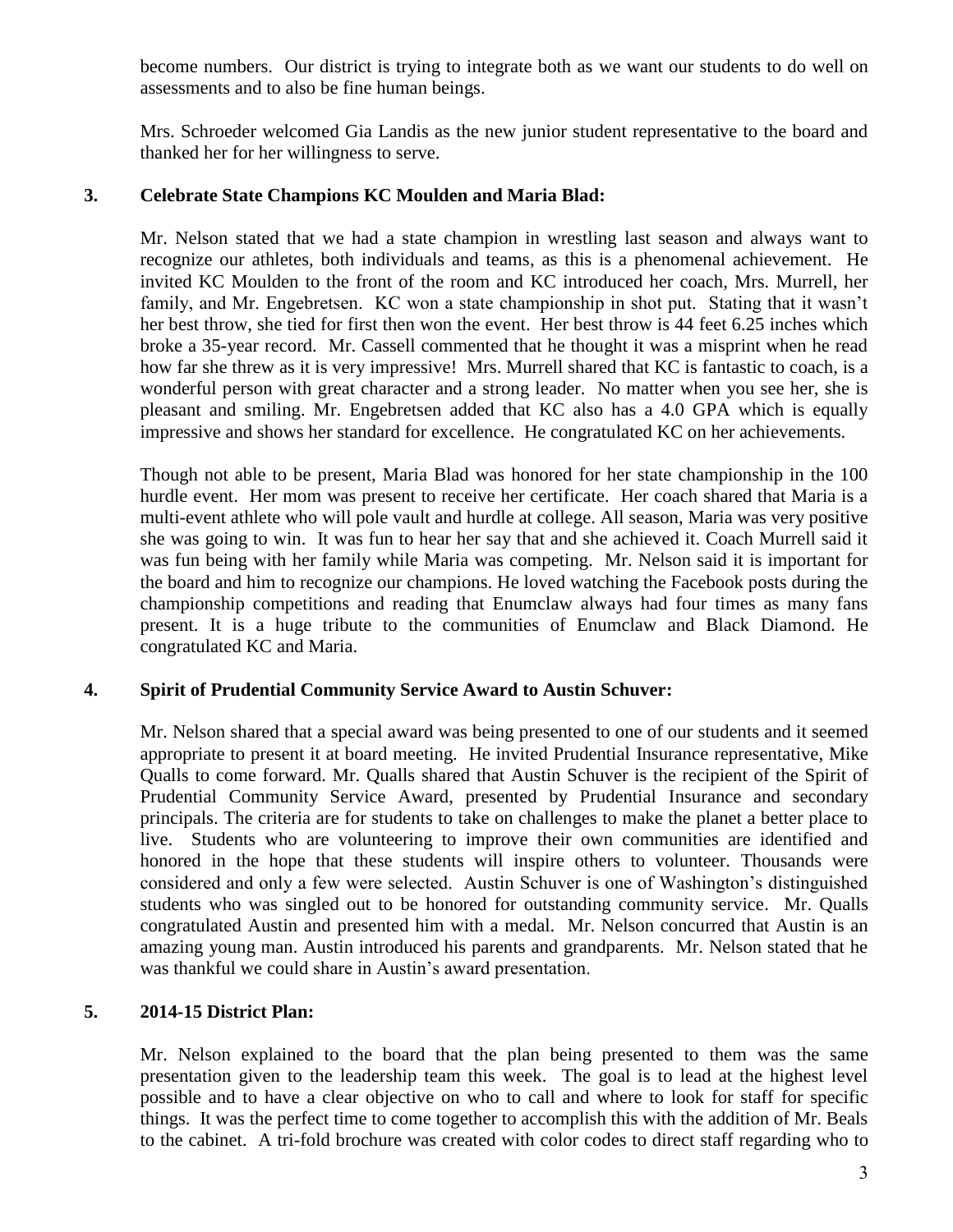contact for what. Mr. Nelson wants calls to go directly to those responsible for different areas. This will be a time-saver for all. The second document was the "Star" document which is also color coded with major initiatives listed for each department. The Cabinet members shared a brief overview of their key responsibilities connected to these initiatives. All administrators and office staff will have these documents for referral next year.

Mr. Nelson also shared that his word for next year is "Happy". He has been reviewing books on this theme after reading that the most popular psychology class at Harvard was taught by author Shawn Achor who has written books on happiness. The happiness books were given to administrators. The board also received copies of "The Happiness Advantage". Happiness can make a powerful difference in staff and student performance. Mrs. Schroeder and Mr. Cassell commented positively on the flyers and information presented.

## **6. Facilities Update:**

Mr. Madden commented that he appreciates the facilities update process as he is learning along the way. He shared a Prezi with information regarding the antiquated HVAC system at the high school. This included an energy analysis comparing schools across the nation and their efficiency levels. Enumclaw High School rates low on the comparables. Pete French has been gathering data. Mr. Nelson said this information will go out on the website soon for the public to review. He and Mr. Madden met with the Auburn superintendent to discuss bond strategies. Mr. Nelson will also meet with EHS ASB officers who want to support the bond.

## **7. 2014-15 Preliminary Budget Information:**

Mr. Madden presented preliminary budget information and used a quote that says it is the paramount duty of the state to adequately provide for public education. He reported that staff is working hard to have the budget ready for approval at the July board meeting. Mr. Nelson told the board if they needed more time to review the budget prior to approval it could be done in August at the latest. He will stay in touch with Mrs. Schroeder and move forward with an action item in July.

Mrs. Schroeder asked if anyone present wished to address the board as a whole to please step forward and state their name and complete an information card for the board secretary. She explained we want to properly record and recognize those who present during the meeting.

## **III — HEARING OF PERSONS DESIRING TO ADDRESS THE BOARD AS A WHOLE**

No one present wished to address the board.

## **IV — ADMINISTRATION/BUSINESS**

#### **1. Payroll and Vouchers:**

Mr. Madden presented the list of top ten expenditures in the district as follows: Green River Community College, Muckleshoot Indian Tribe, Food Services of America, Puget Sound Energy, City of Enumclaw, College Board, Associated Petroleum, NW ESD 189, Sound Energy Systems, and Fairfax Hospital.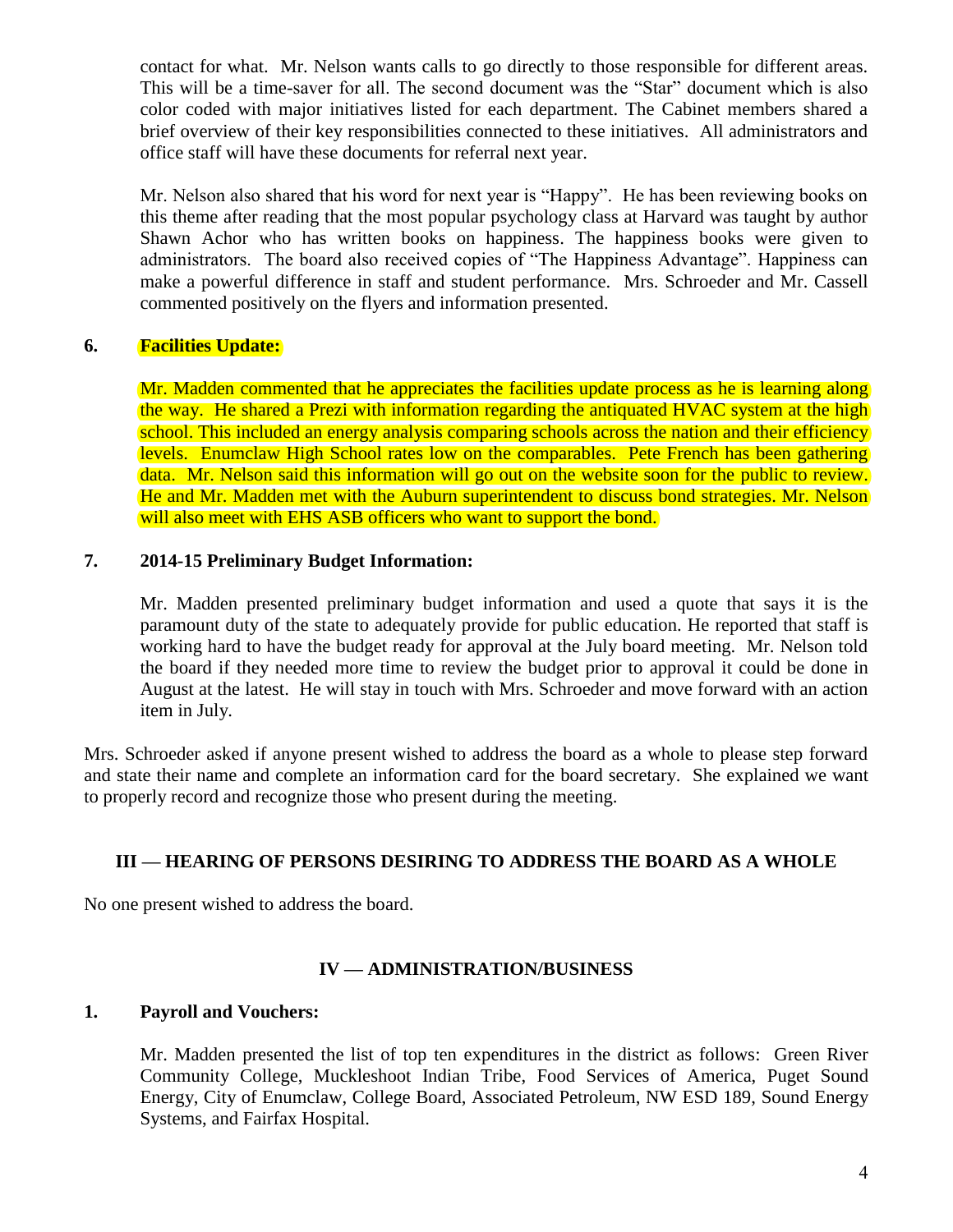Mr. Madden shared a list of the local businesses with which the district did \$25,346 of business in the month of May. The district is pleased to support local businesses and purchase their products.

Mrs. Schroeder reminded the audience that the board receives their packets a week ahead to review and ask any questions regarding the vouchers.

After reviewing all vouchers, Mr. Stanwood moved and Mrs. McGann seconded to approve general fund vouchers in the amount of \$646,026.37; capital projects in the amount of \$2,120.63; associated student body fund in the amount of \$89,680.61; and ratification of the general fund payroll warrant for May in the amount of \$2,919,991.08.

Motion carried.

## **2**. **Consent Agenda:**

- **1. Donation of \$3,000 from Kibler PTA to Kibler to be used for a building grant**
- **2. Anonymous donation of \$1,000 to Black Diamond Elementary to be used for the Dancing Classrooms program**
- **3. Mitigation negotiations for Suntop Development**
- **4. Authorization for purchase of Firewall software**
- **5. Authorization for purchase of a generator to support the district office**
- **6. Out-of-state travel for the girls wrestling team to participate in a tournament in Anaheim, CA - December 19-24, 2014**
- **7. Personnel report**

The consent agenda was presented by Mrs. Schroeder. Mrs. McGann moved and Mrs. Merrill seconded to approve the consent agenda.

- 1. Donation of \$3,000 from Kibler PTA to Kibler to be used for a building grant
- 2. Anonymous donation of \$1,000 to Black Diamond Elementary to be used for the Dancing Classrooms program
- 3. Mitigation negotiations for Suntop Development
- 4. Authorization for purchase of Firewall software
- 5. Authorization for purchase of a generator to support the district office
- 6. Out-of-state travel for the girls wrestling team to participate in a tournament in Anaheim, CA - December 19-24, 2014
- 7. Personnel report

## **Certificated:**

- A. New Hire:
	- 1. Crystal Morey, teacher, EMS, effective 9.2.2014
- B. Leave of Absence Hires:
	- 1. Gunner Argo, teacher, EHS, effective 9.2.2014
	- 2. Carole Hughes, teacher, Southwood, effective 9.2.2014
	- 3. April Drake, teacher, EMS, effective 9.2.2014
	- 4. Vickie Timko, teacher, EMS, effective 9.2.2014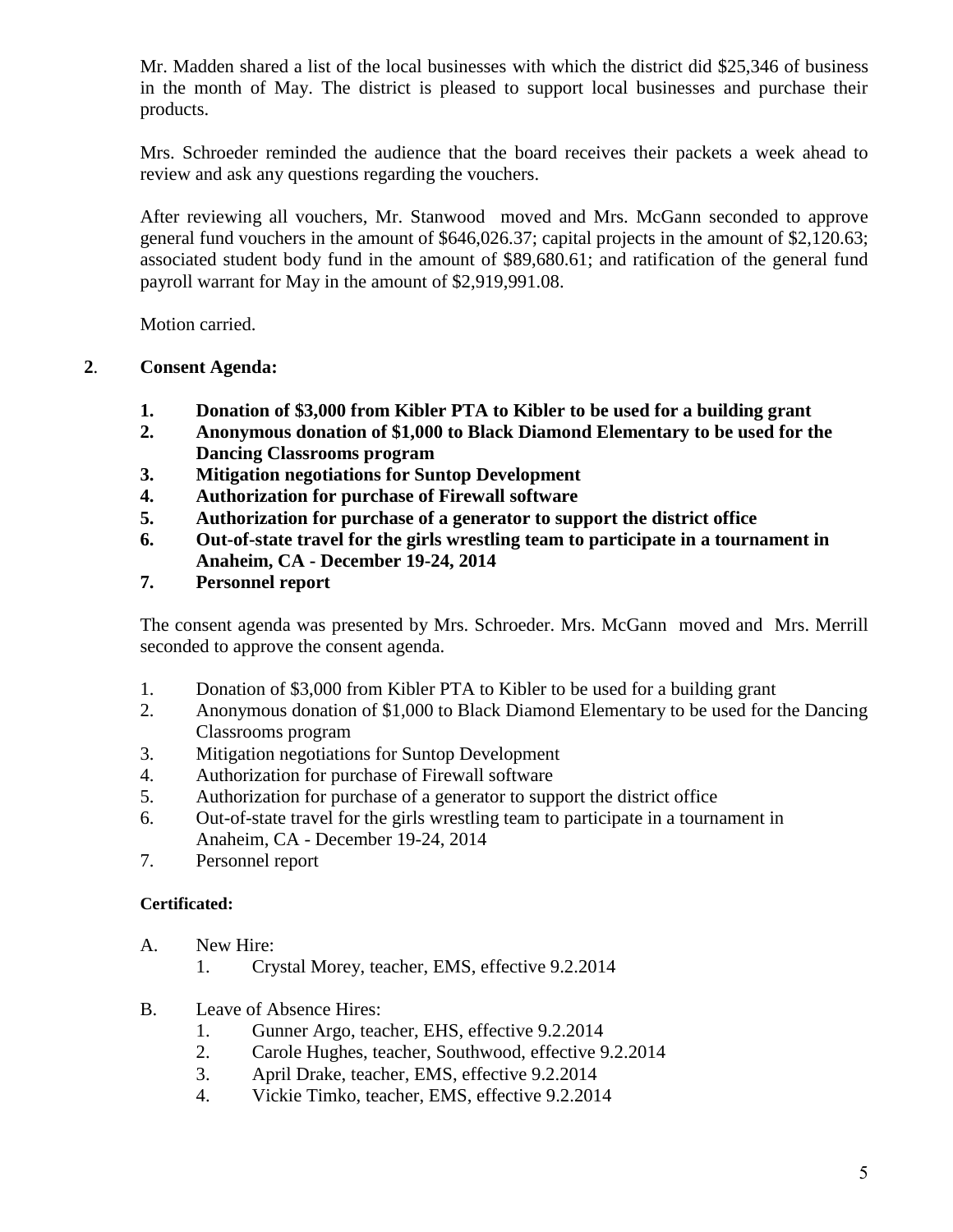- C. Additional Hours:
	- 1. Jeff Kurtz, summer school, Black Diamond, effective 8.11.2014
	- 2. Debbie Evans, summer school, Black Diamond, effective 8.11.2014
	- 3. Camie Went, summer school, Westwood, effective 8.11.2014
	- 4. Jennifer Longmire, summer school, Westwood, effective 8.11.2014
	- 5. Barbara Sadler, summer school, Kibler, effective 8.11.2014
	- 6. Kimberly Patrick, summer school, Kibler, effective 8.11.2014
	- 7. Kristin Haney, summer school, Southwood, effective 8.11.2014
	- 8. Mary Colby, summer school, Southwood, effective 8.11.2014
	- 9. Diane Hammons, summer school, Sunrise, effective 8.11.2014
	- 10. Jill Carlson, summer school, Sunrise, effective 8.11.2014
- D. Change of Assignment:
	- 1. Joan Coffee, teacher, Sunrise, effective 9.2.2014
	- 2. Miranda Simacek, teacher, Sunrise, effective 9.2.2014
- E. Transfer:
	- 1. Mark Hanson, library media specialist/literacy intervention, TMMS, effective 9.2.2014
- F. Rehire:
	- 1. Cathy Calvert, Cultural Support Program Manager, EHS, effective 8.25.2014

# **Classified:**

- A. Resignations:
	- 1. Laura Dano, driver, transportation, effective 6.16.2014
	- 2. Cheriann Driessen, paraeducator, Black Diamond, effective 6.16.2014
	- 3. Rochelle Sutphin, driver, transportation, effective 8.26.2014
	- 4. Anna Swineford, paraeducator, Sunrise, effective 6.19.2014
- B. Retirement:
	- 1. Robert Servis, mechanic, transportation, effective 4.30.2014
- C. Rehire:
	- 1. Stacy Guyant, summer school ELL para, Kibler, effective 8.12.2014

# **Supplemental:**

- A. Rehire:
	- 1. Laini Goodlett, head girls swim coach, EHS, effective 8.25.2014

# **Ratification of Contracts:**

A. Personnel Contracts

Motion carried.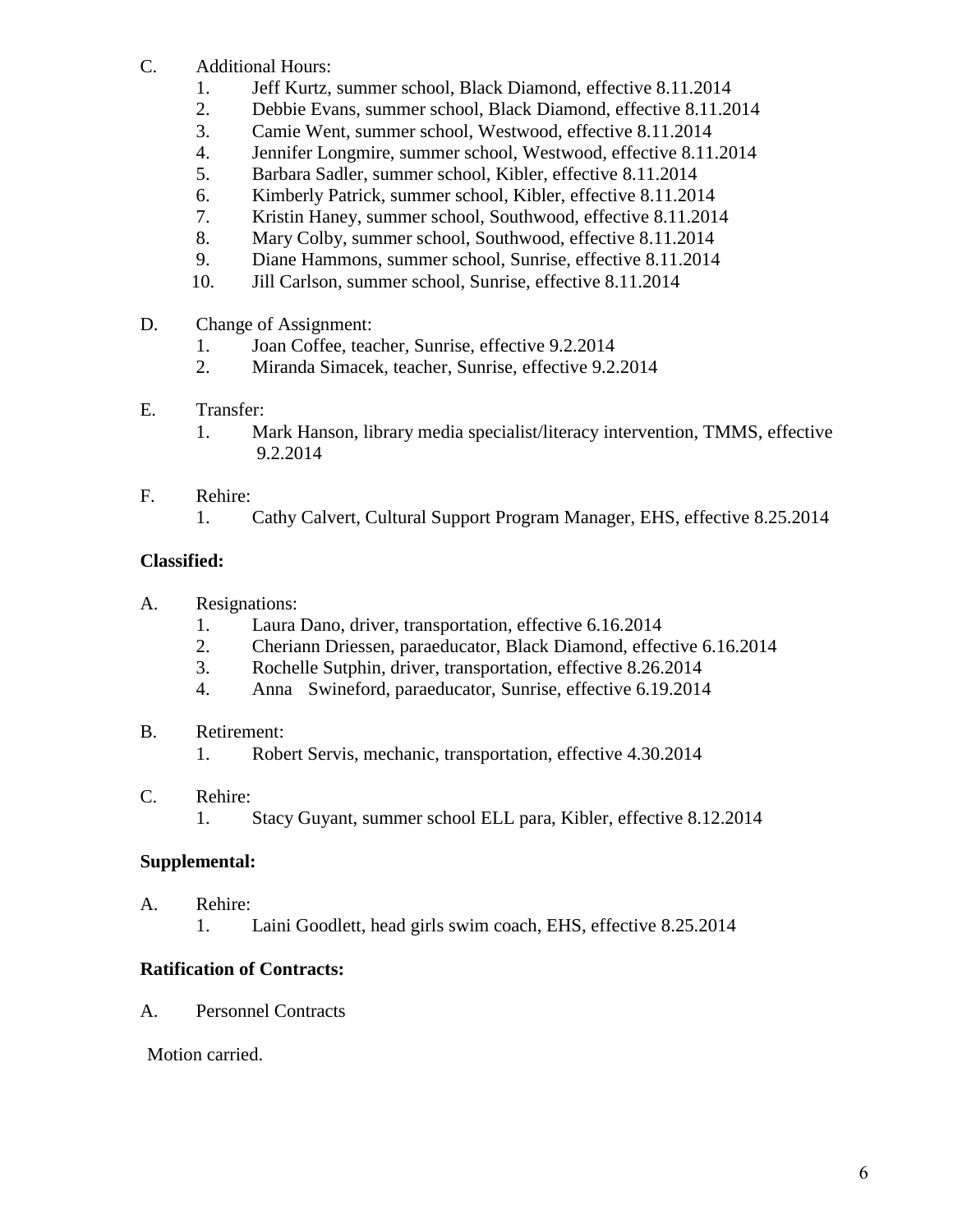## **3. Resolution # 1004: Sale of Surplus Property:**

Per policy, this annual resolution contains a complete list of items going to the surplus sale.

Mr. Cassell moved and Mr. Stanwood seconded to approve Resolution # 1004: Sale of Surplus Property. Mrs. Schroeder called for discussion and Mr. Cassell said he noticed there are 13 laptops on the list and asked if clubs are able to access those surplus items? Mr. Madden responded that school district programs get first shot at surplus items before the sale and that items could be removed from the list before the motion passes. The motion was then amended to exclude 3 laptops from the tech supply list for reallocation to the Robotics Club. Mr. Stanwood seconded the amendment.

The motion carried as amended.

Later in the meeting, Mr. Cassell received additional information and moved that the board amend the number of laptops to be reallocated to the Robotics Club from 3 to 7. Mrs. Merrill seconded the motion.

Motion carried as amended.

#### **4. Resolution # 1005: Interagency Agreements for Students with Disabilities:**

Mr. Nelson explained the next two resolutions are annual resolutions that come to the board for approval. This resolution is a list of agencies with whom the district partners to provide services for students with disabilities.

Mrs. Merrill moved and Mrs. McGann seconded to approve Resolution **#**1005: Interagency Agreements for Students with Disabilities.

Motion carried.

#### **5. Resolution # 1006: Interlocal Agreement Puget Sound Joint Purchasing Cooperative:**

This is the annual resolution that allows food services to participate in cooperative purchasing.

Mr. Cassell moved and Mrs. Merrill seconded to approve Resolution **#**1006: Interlocal Agreement Puget Sound Joint Purchasing Cooperative.

Motion carried.

## **6. Second Reading: Policy 2410: Graduation Requirements**

Mr. Nelson stated that the board has been in lengthy discussion regarding graduation requirements. The senior project requirement has been removed and the board needs to take action on that change before students enter high school. WSSDA has not sent their template yet. Mr. Parker will be working with Mrs. Burnes and Mr. Nelson regarding the graduation requirements.

Mrs. McGann moved and Mr. Cassell seconded to approve policy 2410: Graduation Requirements as presented. Mr. Cassell commented that parents are ecstatic about this change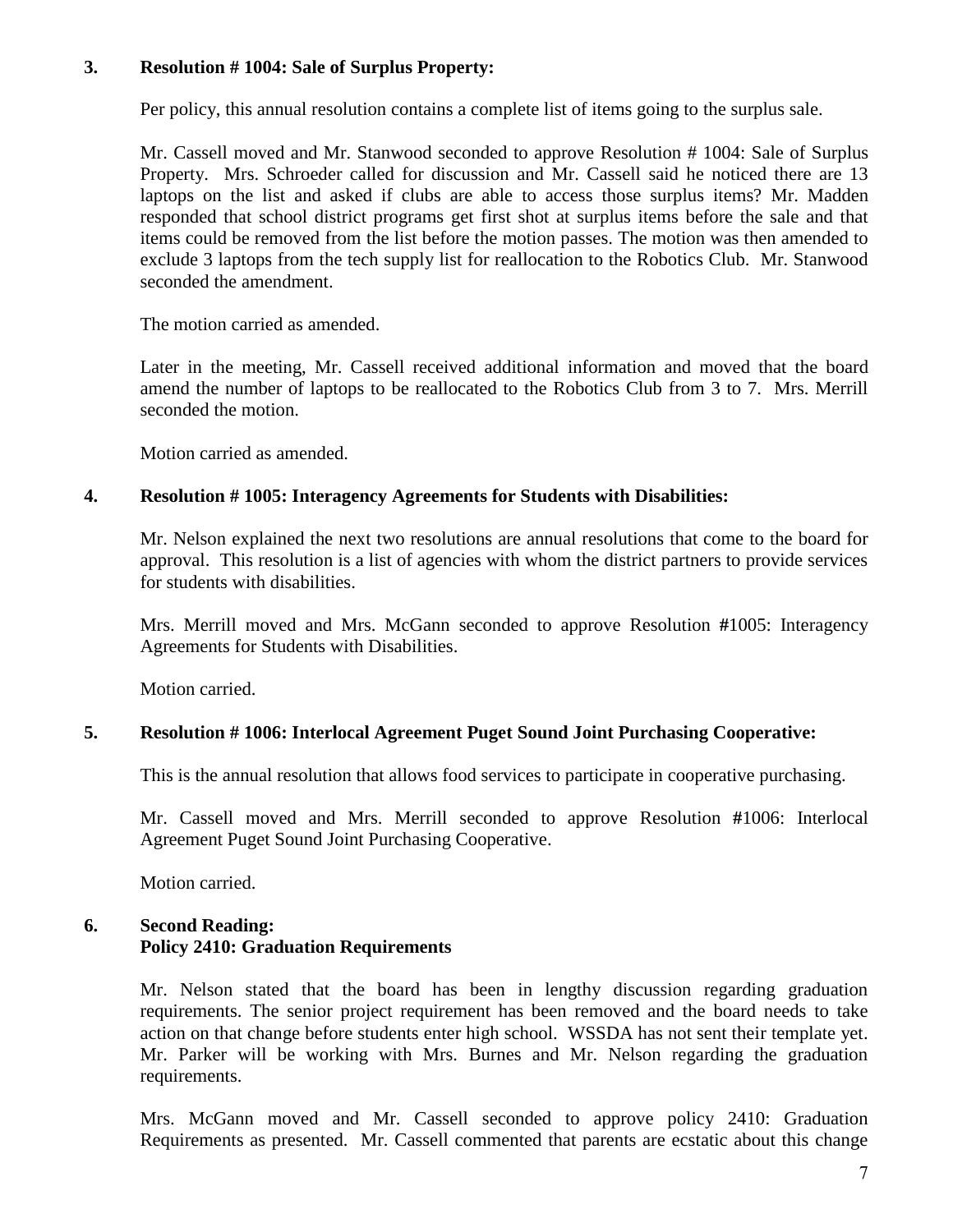and he is excited we will be putting resources toward other things as this will remove the burden on staff and parents for students who struggled to meet this requirement. Mr. Nelson added that we are working on finding resources that will dovetail with the directive to ready students for post-secondary experiences.

Motion carried.

## **7. 2014-15 Board Meeting Schedule:**

Mr. Nelson presented the 2014-15 board meeting schedule, explaining that calendar events and conference dates were worked around to try to lessen conflicts.

Mr. Cassell moved and Mr. Stanwood seconded to approve the 2014-15 Board Meeting Schedule as presented.

Motion carried.

## **8. 2014-15 Fee Schedule:**

The fee schedule comes to the board annually for approval of any changes. There are minor changes to the fees with the middle school fees aligned.

Mr. Stanwood moved and Mr. Cassell seconded to approve the 2014-15 Fee Schedule as presented.

Motion carried.

## **9. General Fund Report:**

Mr. Madden presented the general fund report. 67% of the 2013-14 budget has been expended with 76.15% of revenues received. Mr. Madden shared graphs depicting the revenue and expenditure history.

The beginning of the year fund balance was \$7,815,593.32. Total resources available: \$41,749,856.09. Expenditures to date: \$31,586,304.56. Reserved grant carry-over: \$200,000.00; reserved inventory – commodities carried over: \$28,218.00; reserve of 5% per board policy: \$2,357,202.00; and Capital Projects: \$312,522.00. Unreserved ending fund balance: \$7,265,609.53.

Capital Projects beginning fund balance was \$554,405.84 with an ending balance of \$401,256.10.

The Debt Service Fund beginning fund balance was \$3,276,278.81 with an ending balance of \$3,671,259.75.

ASB Fund beginning fund balance was \$342,371.14 with an ending balance of \$426,442.82.

Transportation Fund beginning fund balance was \$174,410.05 with an ending balance of \$175,032.76.